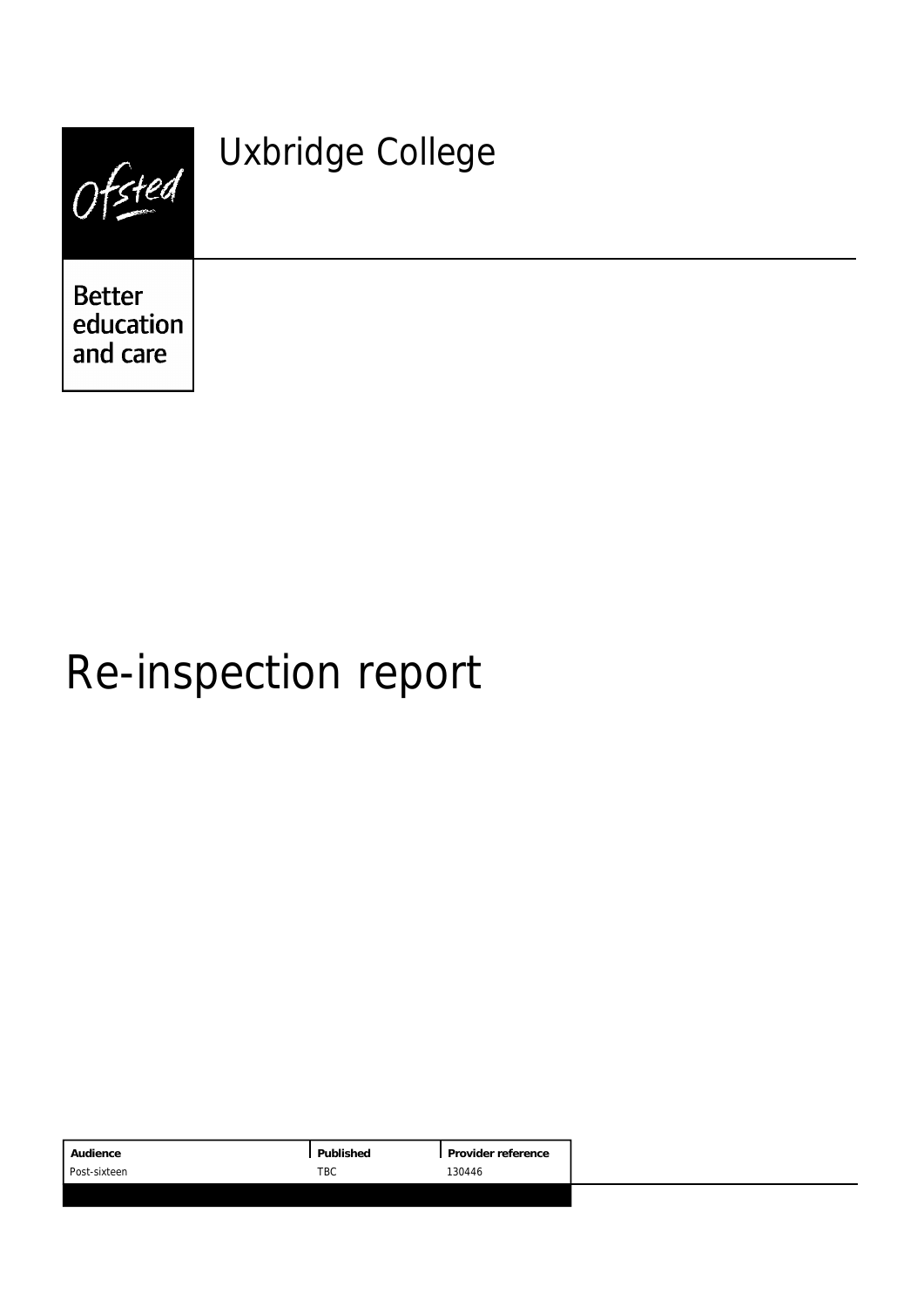## **Introduction**

Uxbridge College was inspected in February 2004. Inspectors from the Office for Standards in Education (Ofsted) and the Adult Learning Inspectorate (ALI) carried out the inspection under Section 62 of the Learning and Skills Act. The quality of provision was found to be satisfactory or better in all areas inspected, except in business, health and social care, English, hairdressing and beauty therapy, and work-based learning in hairdressing and engineering which were found to be less than satisfactory. Ofsted is responsible for reinspecting all provision that is less than satisfactory within two years of the original inspection. If inadequate areas of learning or aspects of provision remain inadequate following re-inspection, inspectors will continue to monitor progress at annual assessment visits, but the areas will not be re-graded. They will be re-inspected during the full college inspection.

The less than satisfactory curriculum areas and work-based learning provision were re-inspected on 21 and 22 February 2006. The outcomes of the reinspection are as follows.

| Curriculum area | Original grade | Re-inspection grade |
|-----------------|----------------|---------------------|
| <b>Business</b> |                |                     |

# **Context**

A wide range of administration, business and legal courses are offered on a full-time and part-time basis. They range from level 1 to level 4 and include higher national courses. At the time of the re-inspection there were 485 fulltime and 174 part-time learners, and one accounting apprentice. Just over half of these learners are aged 16 to 18.

## **Strengths**

- Good retention
- Wide range of courses
- Good use of information and learning technologies (ILT) in teaching and learning

## Areas for improvement

- Low pass rates on most full-time courses with no consistent pattern of improvement
- Low added value on GCE AS and A2 business studies
- Insufficient additional learning support for literacy and numeracy for GCE AS and A2 learners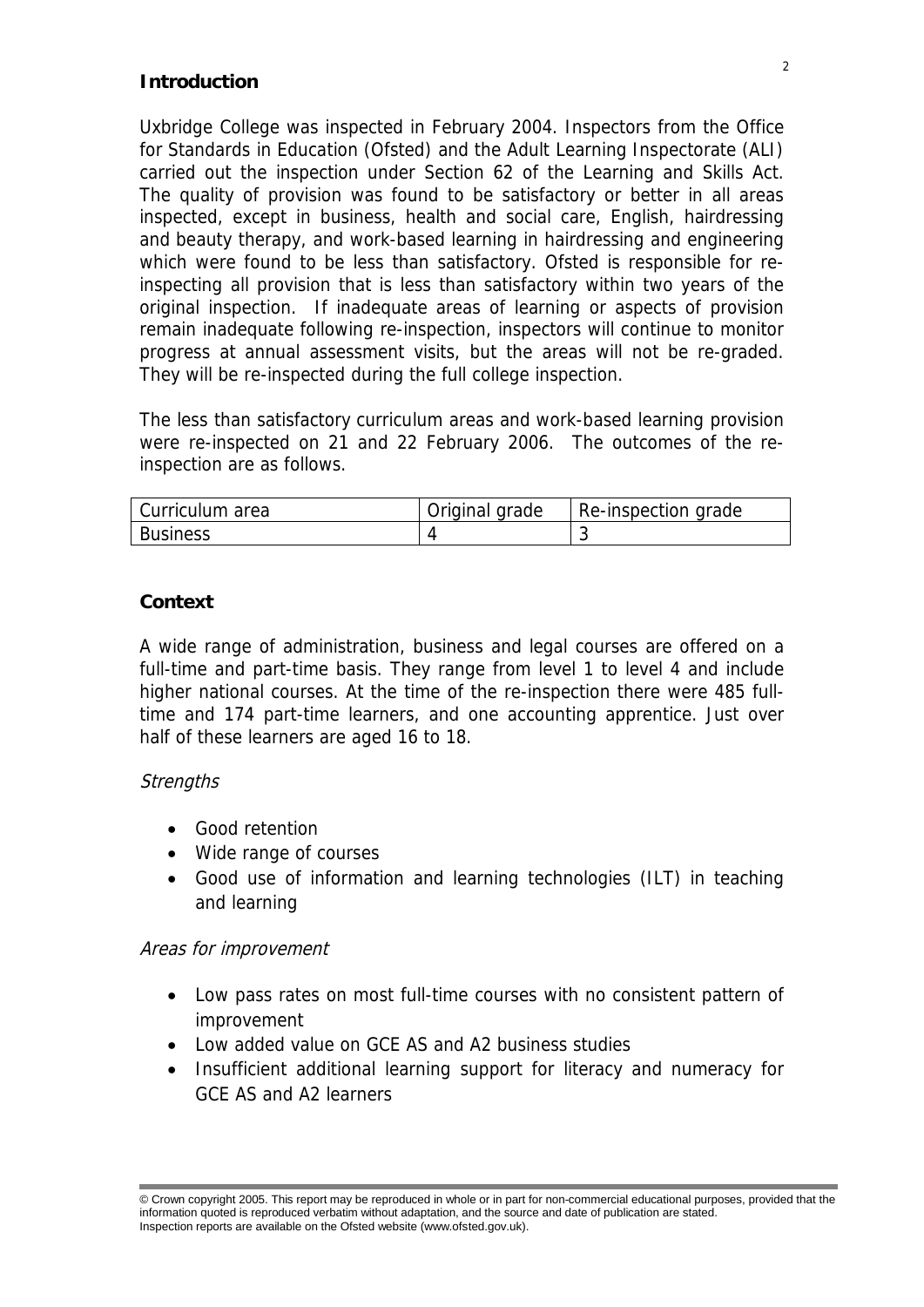#### **Achievement and standards**

Retention is generally good. It is consistently at or above national average on many courses. Relatively few students have withdrawn from programmes 2005/06. However, there is no consistent upward trend of pass rates on most programmes. Pass rates are high on Institute of Personnel and Development programmes, but those on full-time courses and NVQ in accounting are generally below national averages. Learners on GCE AS and A2 business studies achieve less well than expected in relation to their qualifications on joining the programmes. The college has taken positive steps to improve learners' punctuality. Attendance and punctuality for lessons are now satisfactory.

## **Quality of provision**

Teaching and learning are generally satisfactory or better. Both teachers and learners contribute good examples of current business practice in lessons. Teachers use information and learning technologies well to enrich learning. They also make good use of case studies and visiting speakers. However, in some lessons, the more able students dominate and teachers do not check that all students have made sufficient progress. The college offers a good range of courses, including specific English as a second language (ESOL) support for learners on business administration and NVQ level 2 accounting programmes. However, there is insufficient literacy and numeracy support for learners on GCE AS and A2 business studies.

#### **Leadership and management**

Leadership and management are improving. Significant progress has been made in improving teaching standards, punctuality and assessment practice. However, measures taken have yet to impact on raising pass rates. Internal lesson observations do not always address the extent to which all students in a lesson make progress. The self-assessment report was suitably self-critical in identifying weaknesses, but exaggerated the significance of some strengths.

| Curriculum area        | Original grade | Re-inspection grade |
|------------------------|----------------|---------------------|
| Health and social care |                |                     |

#### **Context**

<sup>©</sup> Crown copyright 2005. This report may be reproduced in whole or in part for non-commercial educational purposes, provided that the information quoted is reproduced verbatim without adaptation, and the source and date of publication are stated. Inspection reports are available on the Ofsted website (www.ofsted.gov.uk).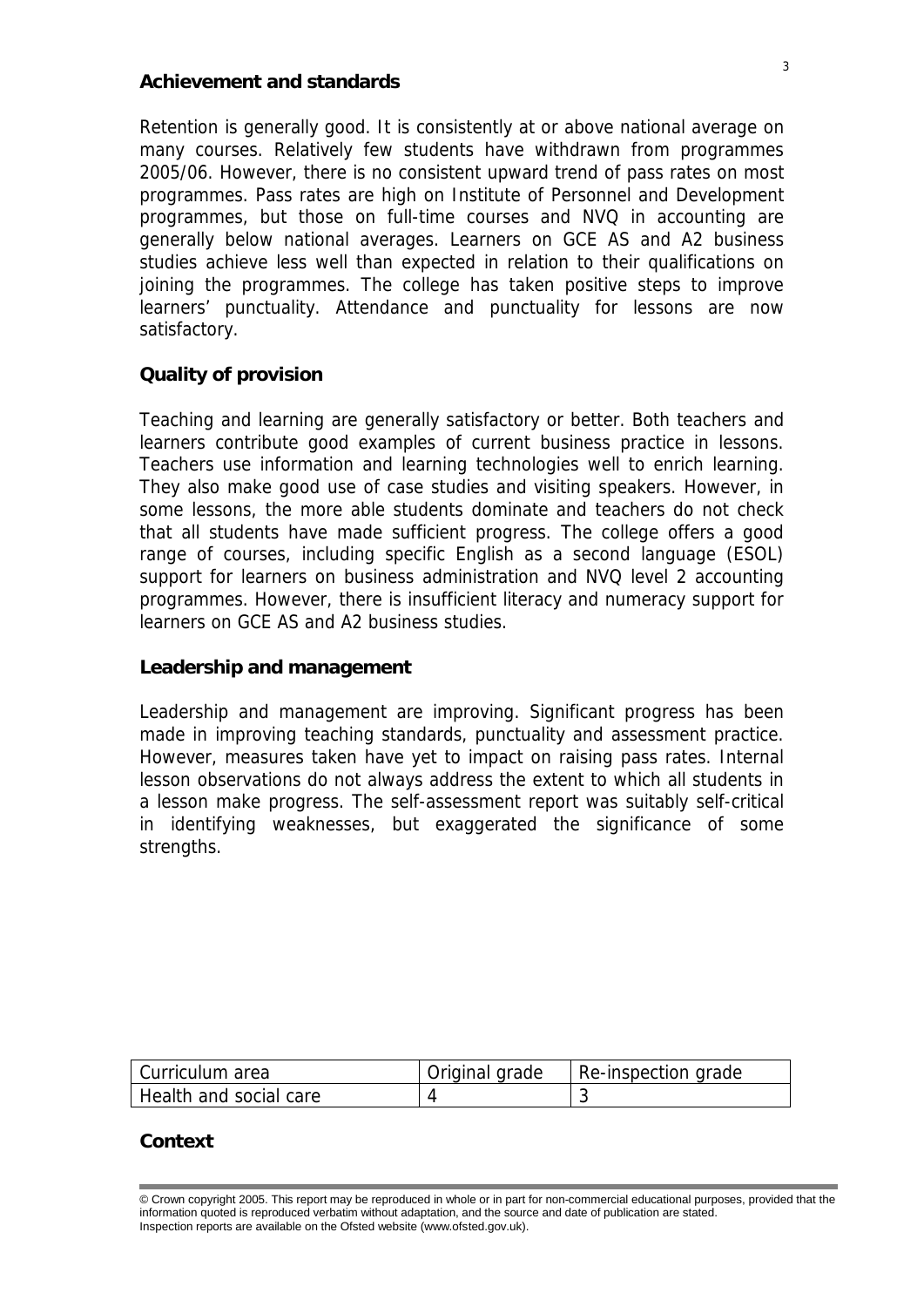The college offers a broad range of full-time courses in health and social care, childcare and public services studies, from entry level to level 4. This area has grown significantly since the last inspection and now has around 500 students on the various programmes. Courses include the Advanced Vocational Certificate in Education (AVCE) and the Certificate in Childcare Education (CCE).

# **Strengths**

- Good progression to related employment or higher education
- Good work experience for students
- Good learning support for students with additional learning needs

# Areas for improvement

- Incomplete internal verification arrangements
- Poor retention rates on the AVCE and CCE programmes
- No consistent pattern of improvement in success rates on Access to Nursing and AVCE programmes

# **Achievement and standards**

Attendance and punctuality in health and social care is above the national average. Of the students who complete courses, most progress to related employment or higher education. However, retention rates for both the AVCE and CCE programmes are poor. Actions to address this include reviewing the interview and selection process to ensure students are placed appropriately, closer monitoring of attendance and punctuality and marking interim assignments to monitor students' progress more closely. Success rates for the AVCE and Access to nursing courses are not showing a consistent pattern of improvement.

# **Quality of provision**

The assessment and internal verification (IV) systems have improved since the last inspection. However, in some areas of health and social care the IV systems are still incomplete. Teaching has improved and is now generally satisfactory. Staff have benefited from staff development and internal observations. Learning objectives are more clearly identified in lesson plans. Students are well supported. Additional support needs are identified at initial assessment and clear plans developed to address identified support needs. Good use is made of learning support staff. In the previous inspection there was effective work experience for students on childcare courses. This has been expanded to health and social care courses and students now have good work experience opportunities.

© Crown copyright 2005. This report may be reproduced in whole or in part for non-commercial educational purposes, provided that the information quoted is reproduced verbatim without adaptation, and the source and date of publication are stated. Inspection reports are available on the Ofsted website (www.ofsted.gov.uk).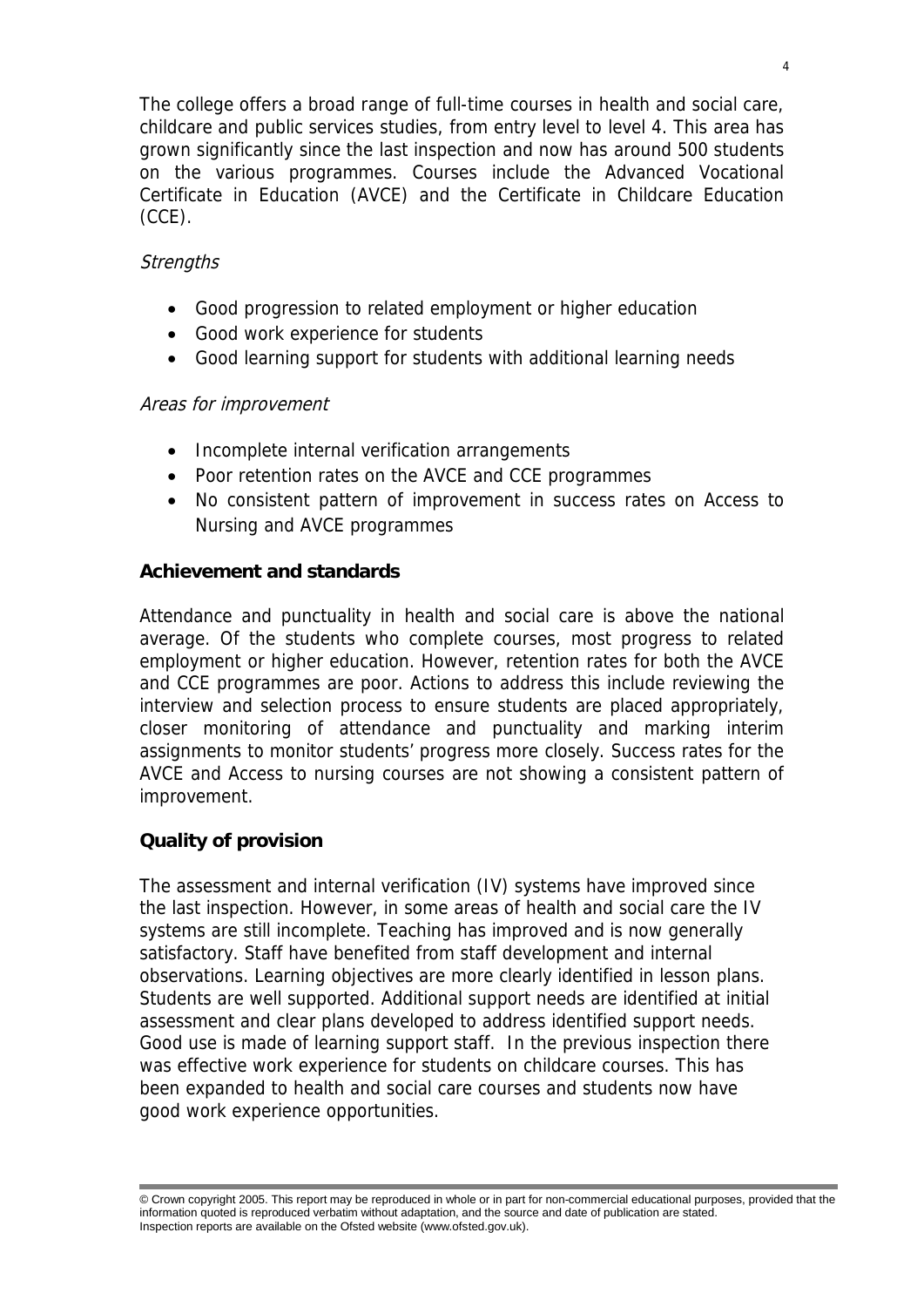## **Leadership and management**

Leadership and management have improved and are now satisfactory. A number of cross-college quality assurance initiatives have impacted positively on this curriculum area. Using improvement plans, managers have had a clear focus on addressing weaknesses identified at the last inspection. Many staff have been involved in the self-assessment process. Effective meeting and communication structures have been established to support course management.

| Curriculum area | Original grade | Re-inspection grade |
|-----------------|----------------|---------------------|
| English         |                |                     |

## **Context**

In this curriculum area the re-inspection focussed on English as the college no longer offers modern foreign language courses funded by the Learning and Skills Council. At the time of inspection there were 484 learners in English, mostly following A level, AS and GCSE English courses.

## **Strengths**

- Good success rates in GCSE English and good pass rates for the Certificate of Achievement in English
- Effective and rapid development of e-learning to improve teaching and learning

## Areas for improvement

- Low and declining success rates in AS English Language
- Some poor punctuality
- Some aspects of course management

## **Achievement and standards**

Success rates on GCSE courses and the Certificate in Achievement in English are good, significantly above national averages for GCSE. The success rates on most A level and AS courses are also good but the proportion of high grades on these courses are mostly well below national averages. The success rates in AS English Language are low and declining. A range of measures have been put in place to address areas of unsatisfactory achievement but it is too soon to judge their impact on students' success. Whilst student attendance has improved, punctuality is still poor in some lessons, despite actions put in place for improvement.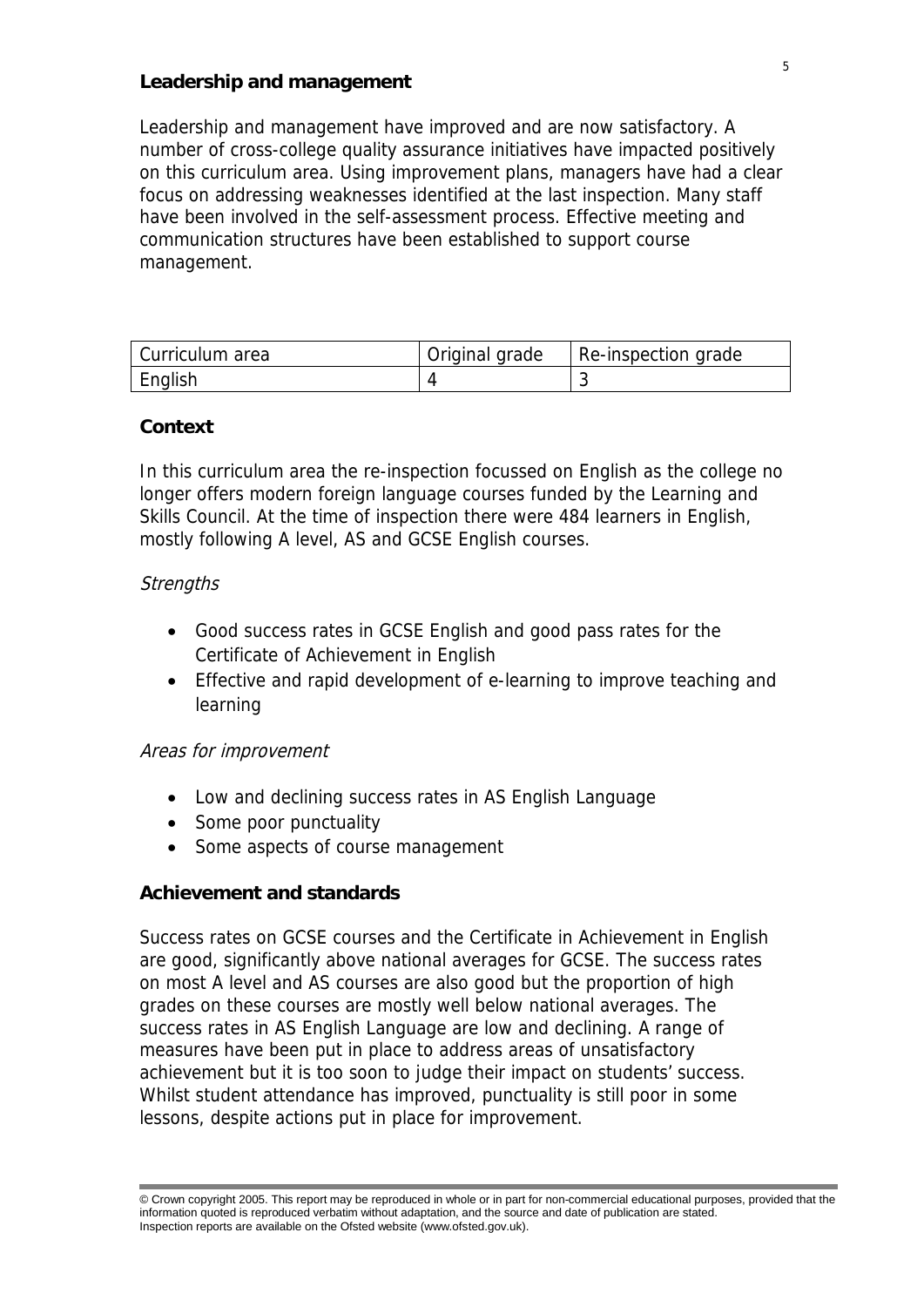#### **Quality of provision**

The quality of teaching and learning has improved and this is recognised by students. The effective and rapid development of e-learning has impacted positively on the quality and variety of activities and resources regularly used in lessons. Teachers have a good understanding of the importance of meeting the needs of all learners through the use of initial assessment and differentiated activities. Teachers do not always, however, take these aspects sufficiently into account when planning lessons. The effectiveness of written feedback on students' work has improved and comments are often helpful and constructive, informing students of ways to improve. However, the marking of students work is not always at the right level. Actions for improvement are in place but the impact of this has yet to take effect.

#### **Leadership and management**

Leadership and management have improved. Overall they are satisfactory but some aspects of course management are still in need of further development. These include some patchy student performance, inconsistent marking of students' work and inconsistent use of initial assessment. Curriculum meetings are minuted but insufficient attention is given to recording and monitoring action points.

| Curriculum area                      | Original grade | Re-inspection grade |
|--------------------------------------|----------------|---------------------|
| Hairdressing and beauty therapy $ 4$ |                |                     |

#### **Context**

The college offers a range of courses in hairdressing, beauty and holistic therapies from level 1 to 3. These include provision for pupils aged 14 to 16 from local schools, as well as courses for students who do not speak English as a first language. Around 290 full-time and 140 part-time learners are enrolled.

<sup>©</sup> Crown copyright 2005. This report may be reproduced in whole or in part for non-commercial educational purposes, provided that the information quoted is reproduced verbatim without adaptation, and the source and date of publication are stated. Inspection reports are available on the Ofsted website (www.ofsted.gov.uk).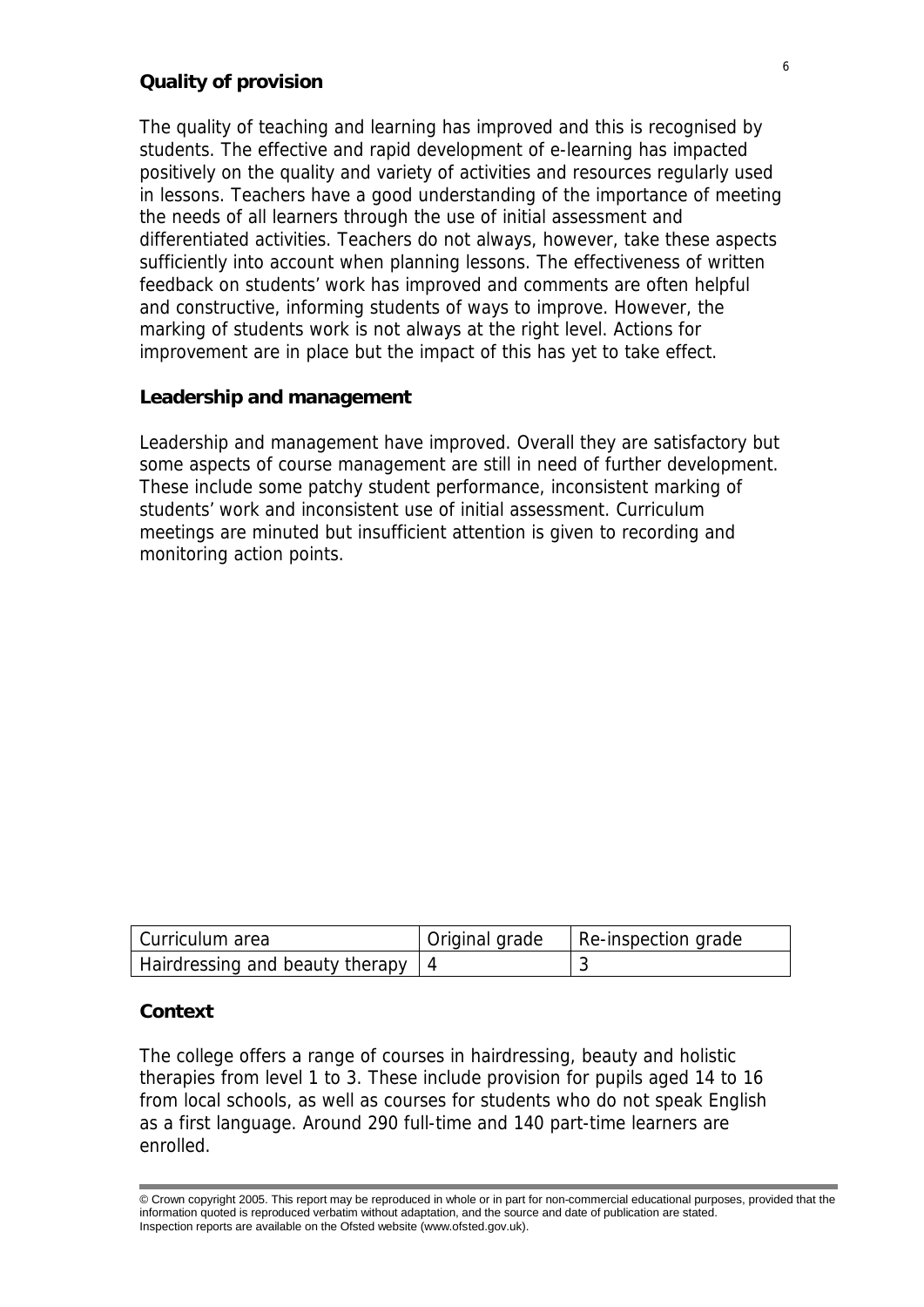## **Strengths**

- High pass rates on full-time NVQ course
- Good use of ILT in theory lessons
- Good support for students

## Areas for improvement

- Low and declining pass rates on some part-time beauty therapy courses
- Ineffective management of level 1 hairdressing

## **Achievement and standards**

Retention and pass rates are high and improving on full-time NVQ courses. For beauty therapy at level 3, for example, pass rates rose from 40% in 2003/04 to 88% in 2004/5 and hairdressing level 2 pass improved from 75% to 100%. However, pass rates are low and declining on some part-time evening courses, including the diploma in sports massage. The standard of students' written work is generally good and most students develop good practical workplace skills.

# **Quality of provision**

Teaching and learning are satisfactory. Very good use is made of e-learning to enhance theory lessons and to track learners' progress. The realistic working environment is now satisfactory. In practical lessons, assessment planning and target setting have improved. However, initial assessment and/or entry qualifications are not taken into account for full-time hairdressing students. Whatever their background, all new learners are enrolled on to level 1 but are taught level 2 skills. As a result, some students struggle while others are insufficiently challenged, particularly those who have several GCSE passes at level C or above or have been assessed at level 3 in their literacy initial assessment. Part-time learners, on the other hand, are offered the opportunity to commence their training at level 2.

#### **Leadership and management**

Leadership and management are satisfactory. College-wide quality assurance systems have had a positive impact. Actions have been taken to monitor and improve attendance, retention and pass rates and to extend the opportunities for students to gain practical competences in college salons. However, some part-time beauty therapy courses remain unsatisfactory and insufficient attention is given to placing students on the appropriate level of course.

|  | Work-based learning area | Original grade | Re-inspection grade |
|--|--------------------------|----------------|---------------------|
|--|--------------------------|----------------|---------------------|

© Crown copyright 2005. This report may be reproduced in whole or in part for non-commercial educational purposes, provided that the information quoted is reproduced verbatim without adaptation, and the source and date of publication are stated. Inspection reports are available on the Ofsted website (www.ofsted.gov.uk).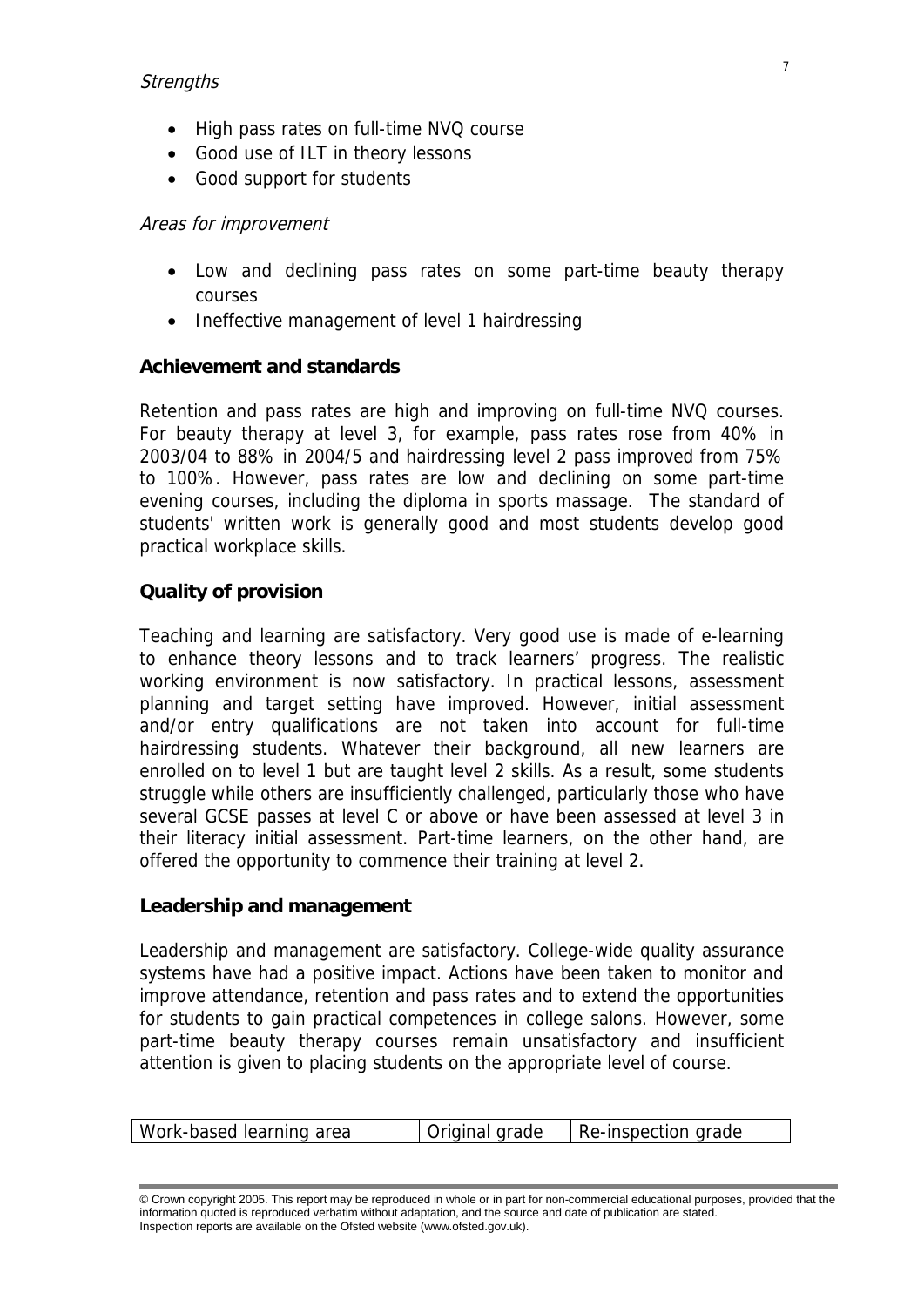| <b>Ilairdrocoing</b><br><u>Hall UI ESSILIY</u> |  |
|------------------------------------------------|--|

 $\sim$ 

## **Context**

Apprenticeships and advanced apprenticeships are offered in hairdressing with learners attending off-the-job training in college one day a week. There are 58 apprenticeship learners and 9 on advanced apprenticeships.

# **Strength**

Significant improvement of apprenticeship framework achievement

## Area for improvement

Weak internal verification of workplace assessment

# **Achievement and standards**

Achievement of the apprenticeship framework has improved significantly from 41% in 2003/04 to 60% in 2004/05. Key skills are completed in the first year using assignments from the main programme. Learners make satisfactory progress on their course and are able to successfully complete assessments in the workplace and college. Learners show sufficient knowledge for the requirements of their qualification. Those who take up the opportunity to attend manufacturer product training extend their knowledge and skills.

## **Quality of provision**

On-the-job training is satisfactory and planned around the needs of the individual learner. Training takes place in salon at least once a week or on demand. Internal verification of workplace assessment is weak. The quality of practical assessment decisions and feedback given by new in-salon assessors is not monitored sufficiently. Learner reviews are satisfactory. Work-based assessors visit salons on a monthly basis to conduct reviews and assessments with learners. The reviews are a three way process between learner, assessor and employer/trainer. Progress is discussed and an action plan is completed with agreed targets and dates. Assessors give appropriate support and guidance and establish a good relationship with their trainees.

## **Leadership and management**

Leadership and management are satisfactory. The proportion of learners achieving the apprenticeship framework has improved. Regular reports are sent to employers and attendance is being monitored. Productive monthly meetings are held for all assessors and the college principal chairs workbased strategy group meetings at which those learners who are identified as 'at risk' are discussed in detail.

<sup>©</sup> Crown copyright 2005. This report may be reproduced in whole or in part for non-commercial educational purposes, provided that the information quoted is reproduced verbatim without adaptation, and the source and date of publication are stated. Inspection reports are available on the Ofsted website (www.ofsted.gov.uk).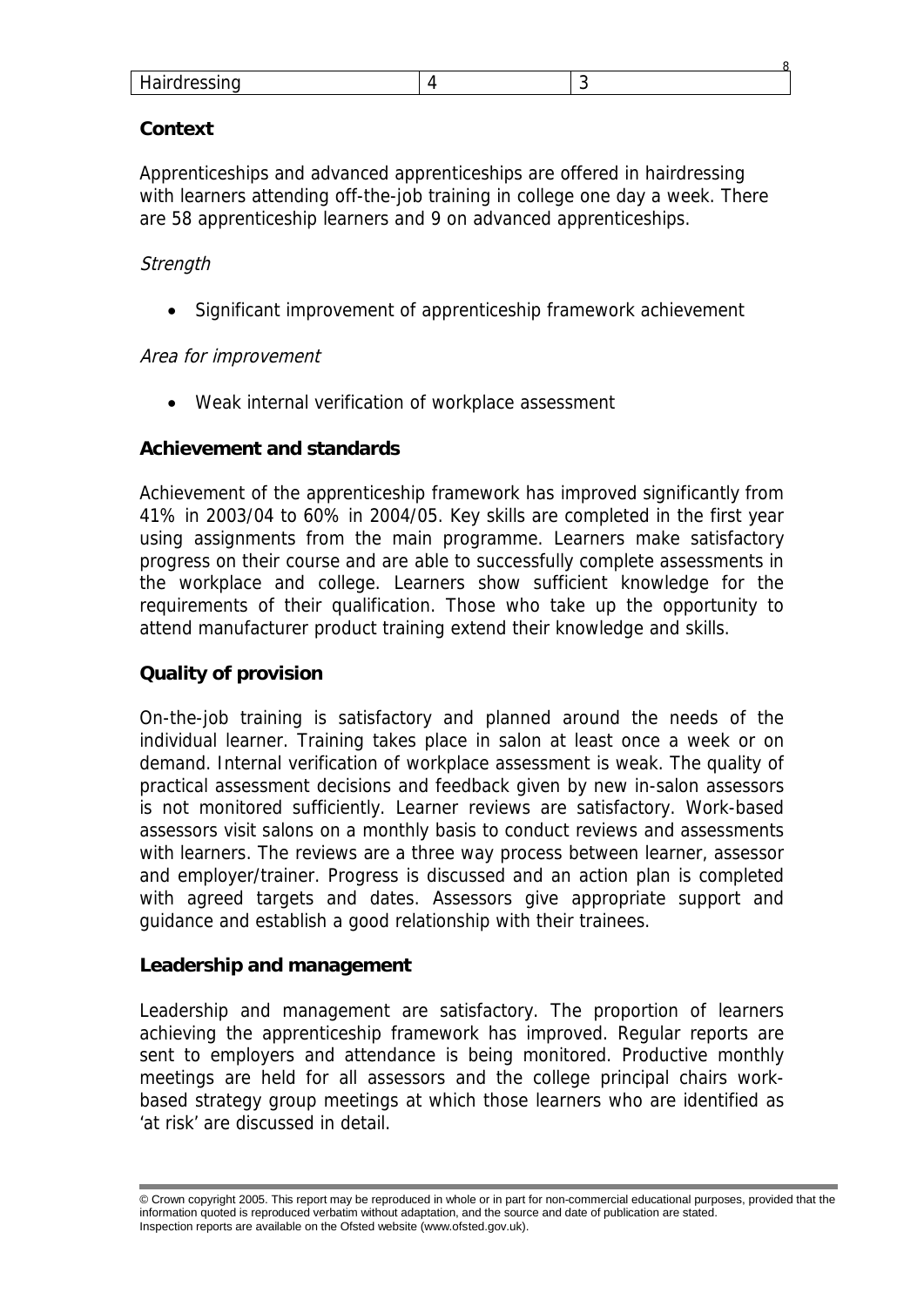| Work-based learning area | Original grade | Re-inspection grade |
|--------------------------|----------------|---------------------|
| Engineering              |                |                     |

## **Context**

The college offers work-based learning programmes in mechanical engineering, electrical installation and motor vehicle engineering. There are 49 students on apprenticeship programmes and 22 students on advanced apprenticeship programmes. They are all employed locally by companies which provide on-the-job training and they attend the college for off-the-job training.

# **Strengths**

- Good on-the-job training
- Good management of engineering work-based learning

# Areas for improvement

- Insufficient improvement in the framework success rate for apprentices
- Poor recording of students' progress against individual learning plans in electrical installation

# **Achievement and standards**

Students' achievement of the complete framework qualification has improved substantially. Staff are better able to advise prospective work-based learners and recruit those likely to complete the framework. In 2004/05, five of the seven advanced apprentices left the programme with the full framework, a success rate of 71%. However, of the 28 apprentices who left the programmes in the same year, only 10 completed the full framework. This success rate of 36% for apprentices remains less than satisfactory but compares well with the completion rates in the two previous years when very few of the work-based learners completed the full framework. Students now complete their key skills qualifications at an early stage of their programme. They acquire good workplace skills and are trained to work safely.

## **Quality of provision**

On-the-job training for students is good. Health and safety is given a strong emphasis. Employers plan the training to give students a broad range of experience and skills. Workplace supervisors have a good understanding of the qualifications and some are qualified assessors. College staff make frequent visits to students in the workplace to assess them and to review their progress. Resources at the college for off-the-job training are very good.

<sup>©</sup> Crown copyright 2005. This report may be reproduced in whole or in part for non-commercial educational purposes, provided that the information quoted is reproduced verbatim without adaptation, and the source and date of publication are stated. Inspection reports are available on the Ofsted website (www.ofsted.gov.uk).